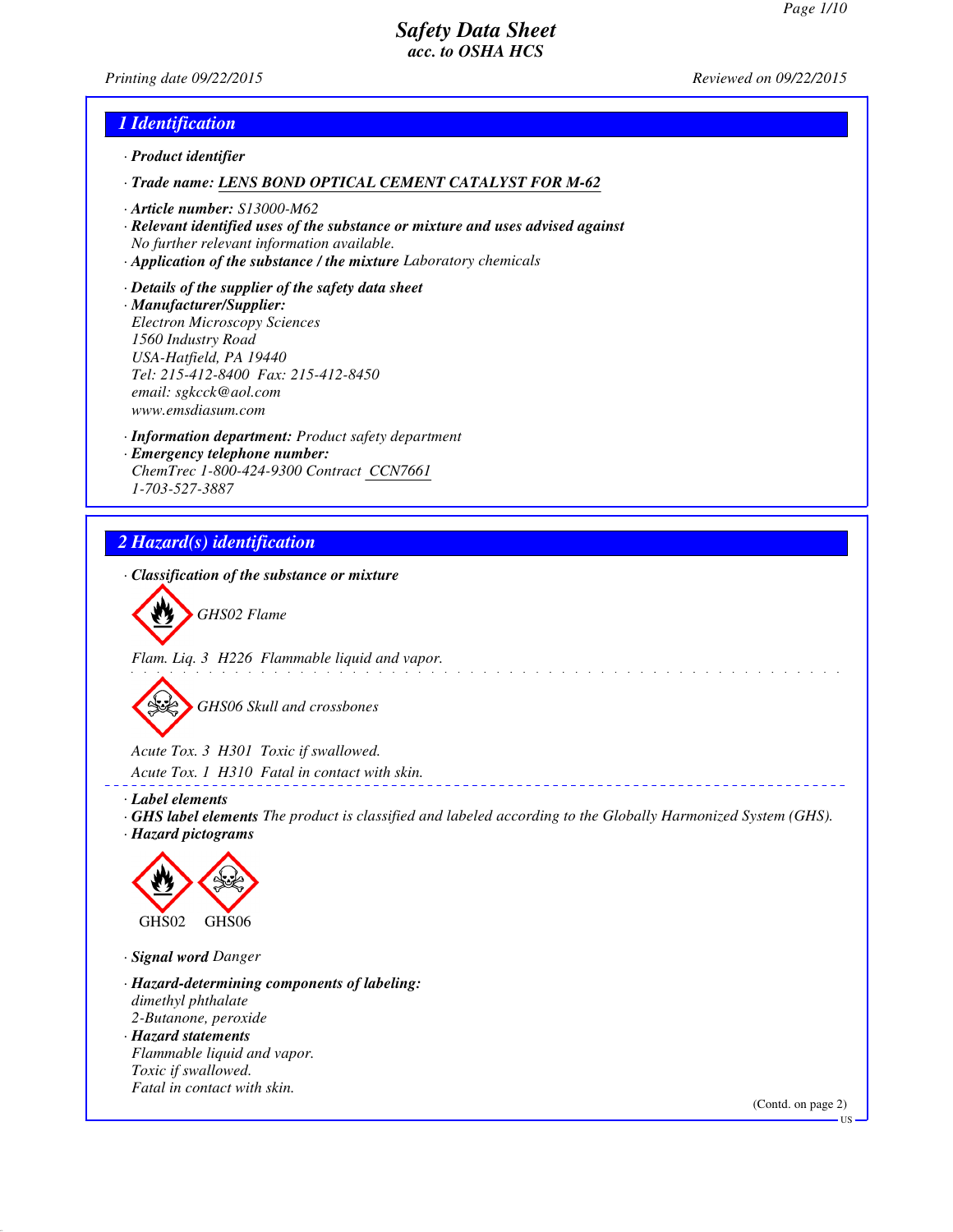*Printing date 09/22/2015 Reviewed on 09/22/2015*

### *Trade name: LENS BOND OPTICAL CEMENT CATALYST FOR M-62*

| (Contd. of page 1)                                                                                         |
|------------------------------------------------------------------------------------------------------------|
| Precautionary statements<br>Keep away from heat/sparks/open flames/hot surfaces. - No smoking.             |
| Use explosion-proof electrical/ventilating/lighting/equipment.                                             |
| Wear protective gloves / eye protection / face protection.                                                 |
|                                                                                                            |
| Wear protective gloves / protective clothing.                                                              |
| Ground/bond container and receiving equipment.                                                             |
| Do not get in eyes, on skin, or on clothing.                                                               |
| Keep container tightly closed.                                                                             |
| Use only non-sparking tools.                                                                               |
| Take precautionary measures against static discharge.                                                      |
| Wash thoroughly after handling.                                                                            |
| Do not eat, drink or smoke when using this product.                                                        |
| If swallowed: Immediately call a poison center/doctor.                                                     |
| IF ON SKIN (or hair): Remove/Take off immediately all contaminated clothing. Rinse skin with water/shower. |
| Specific treatment (see on this label).                                                                    |
| Rinse mouth.                                                                                               |
| In case of fire: Use for extinction: CO2, powder or water spray.                                           |
| Take off immediately all contaminated clothing and wash it before reuse.                                   |
| Store locked up.                                                                                           |
| Store in a well-ventilated place. Keep cool.                                                               |
| Dispose of contents/container in accordance with local/regional/national/international regulations.        |
| <b>Classification system:</b>                                                                              |
| $\cdot$ NFPA ratings (scale $0 - 4$ )                                                                      |
| $Health = 3$<br>$Fire = 3$<br>$Reactivity = 2$                                                             |
| $\cdot$ HMIS-ratings (scale 0 - 4)                                                                         |

| <b>HEALTH</b> | $\mathbf{2}$ Health = 2            |
|---------------|------------------------------------|
| <b>FIRE</b>   | $ 2 $ Fire = 2                     |
|               | $\text{REACTIVITY}$ Reactivity = 2 |

*· Other hazards*

- *· Results of PBT and vPvB assessment*
- *· PBT: Not applicable.*
- *· vPvB: Not applicable.*

### *3 Composition/information on ingredients*

*· Chemical characterization: Mixtures*

*· Description: Mixture of the substances listed below with nonhazardous additions.*

| $\cdot$ Dangerous components:           |              |
|-----------------------------------------|--------------|
| $\sqrt{1338-23-4}$ 2-Butanone, peroxide | $25 - 50\%$  |
| $131 - 11 - 3$ dimethyl phthalate       | $25 - 50\%$  |
| $107-41-5$ 2-methylpentane-2,4-diol     | $2.5 - 10\%$ |
| 78-93-3 METHYL ETHYL KETONE             | $2.5 - 10\%$ |
|                                         |              |

(Contd. on page 3)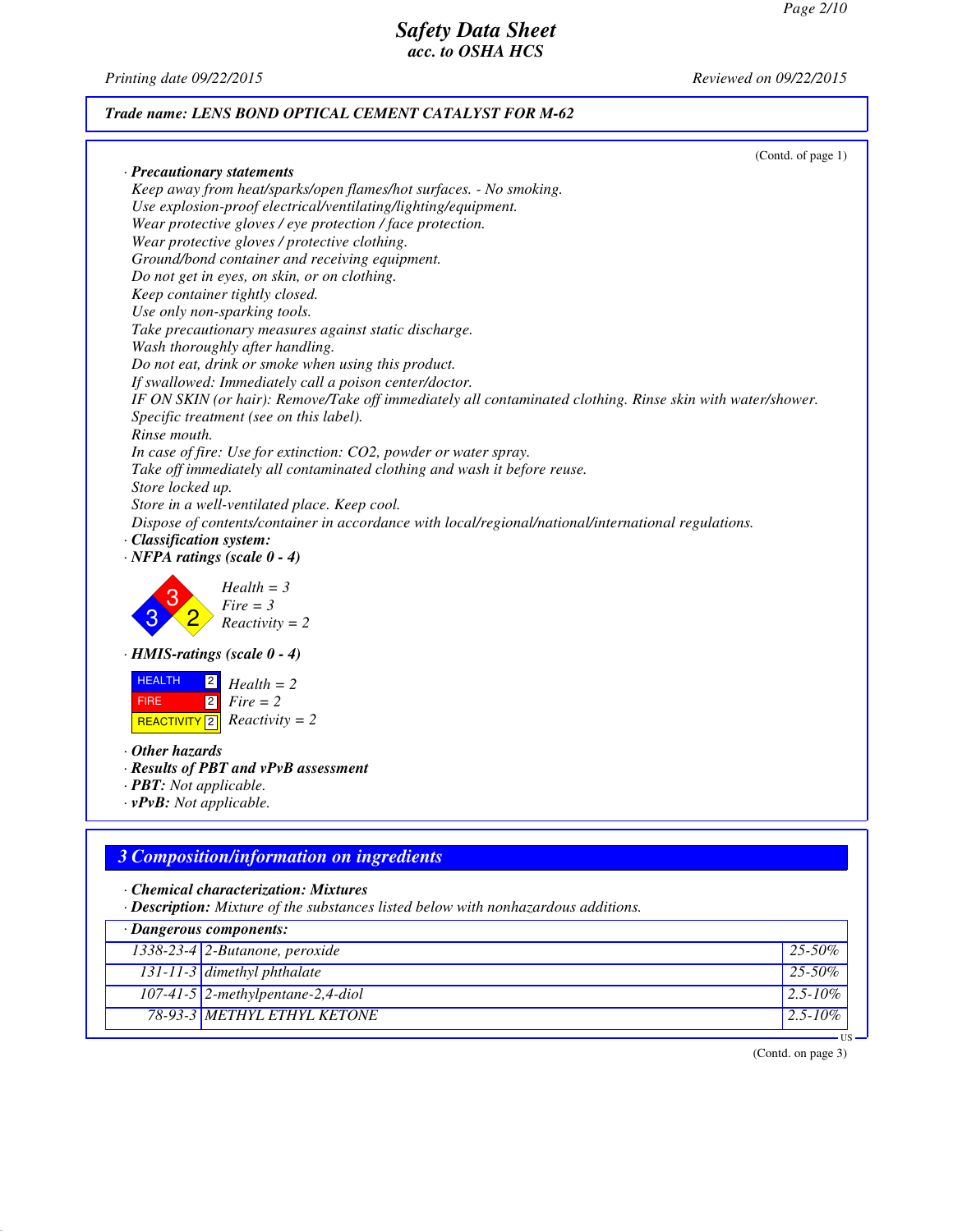*Printing date 09/22/2015 Reviewed on 09/22/2015*

## *Trade name: LENS BOND OPTICAL CEMENT CATALYST FOR M-62*

(Contd. of page 2)

### *4 First-aid measures*

#### *· Description of first aid measures*

*· General information:*

*Immediately remove any clothing soiled by the product.*

- *In case of irregular breathing or respiratory arrest provide artificial respiration.*
- *· After inhalation: In case of unconsciousness place patient stably in side position for transportation.*
- *· After skin contact: Immediately wash with water and soap and rinse thoroughly.*
- *· After eye contact: Rinse opened eye for several minutes under running water. Then consult a doctor.*
- *· After swallowing: Do not induce vomiting; immediately call for medical help.*
- *· Information for doctor:*
- *· Most important symptoms and effects, both acute and delayed No further relevant information available.*
- *· Indication of any immediate medical attention and special treatment needed*
- *No further relevant information available.*

#### *5 Fire-fighting measures*

- *· Extinguishing media*
- *· Suitable extinguishing agents:*
- *CO2, extinguishing powder or water spray. Fight larger fires with water spray or alcohol resistant foam.*
- *· Special hazards arising from the substance or mixture No further relevant information available.*
- *· Advice for firefighters*
- *· Protective equipment: No special measures required.*

### *6 Accidental release measures*

- *· Personal precautions, protective equipment and emergency procedures Not required.*
- *· Environmental precautions: Do not allow to enter sewers/ surface or ground water.*
- *· Methods and material for containment and cleaning up:*
- *Absorb with liquid-binding material (sand, diatomite, acid binders, universal binders, sawdust). Dispose contaminated material as waste according to item 13.*
- *Ensure adequate ventilation. · Reference to other sections*

*See Section 7 for information on safe handling.*

*See Section 8 for information on personal protection equipment.*

*See Section 13 for disposal information.*

### *7 Handling and storage*

#### *· Handling:*

- *· Precautions for safe handling*
- *Ensure good ventilation/exhaustion at the workplace.*
- *Prevent formation of aerosols.*
- *· Information about protection against explosions and fires: Protect from heat.*

*Protect against electrostatic charges.*

- *· Conditions for safe storage, including any incompatibilities*
- *· Storage:*
- *· Requirements to be met by storerooms and receptacles: No special requirements.*
- *· Information about storage in one common storage facility: Not required.*
- *· Further information about storage conditions: Protect from heat and direct sunlight.*

(Contd. on page 4)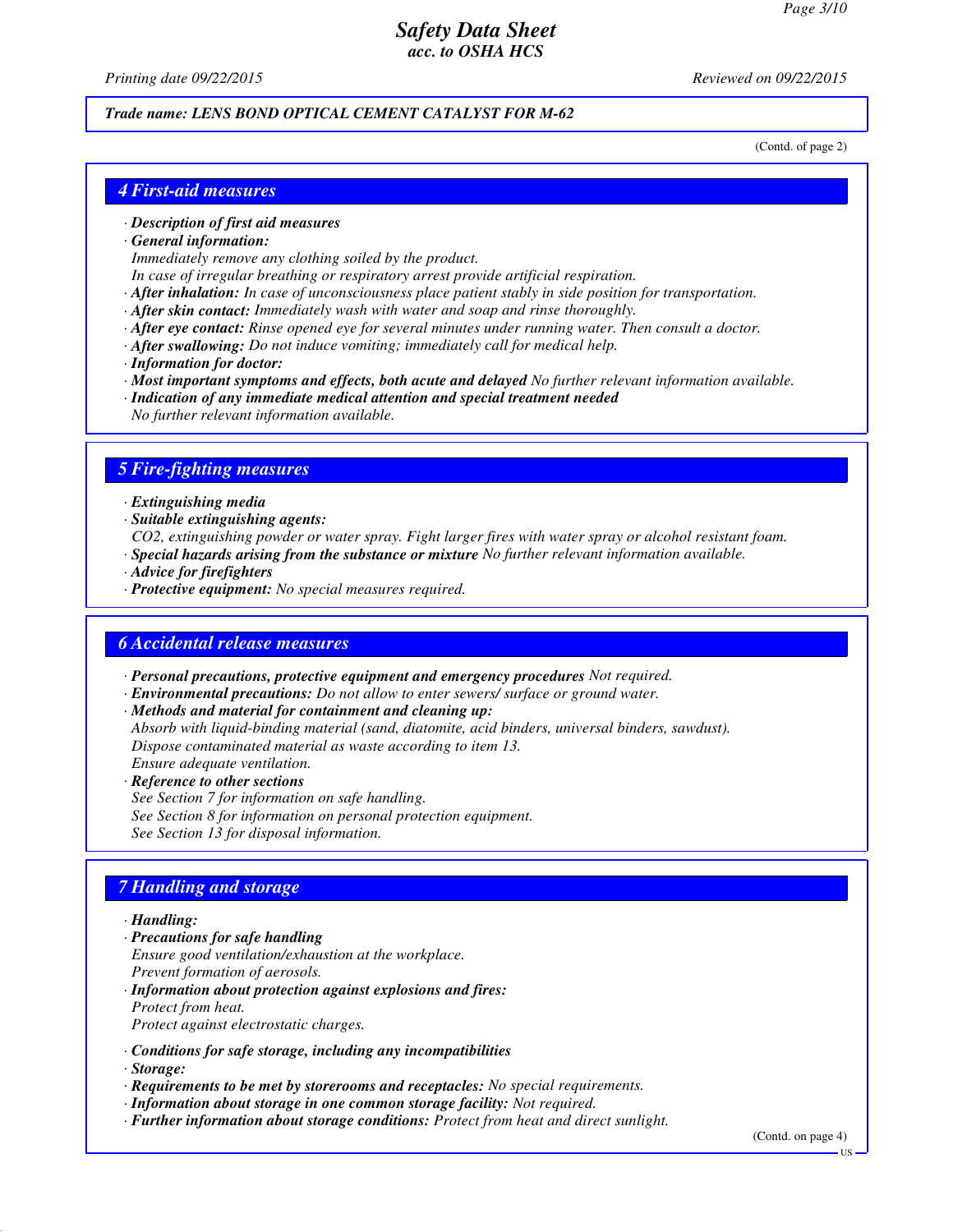*Printing date 09/22/2015 Reviewed on 09/22/2015*

*Trade name: LENS BOND OPTICAL CEMENT CATALYST FOR M-62*

(Contd. of page 3)

*· Specific end use(s) No further relevant information available.*

### *8 Exposure controls/personal protection*

*· Additional information about design of technical systems: No further data; see item 7.*

- *· Control parameters*
- *· Components with limit values that require monitoring at the workplace:*

*1338-23-4 2-Butanone, peroxide*

*REL Ceiling limit value: 1.5 mg/m³, 0.2 ppm*

*TLV Ceiling limit value: 1.5 mg/m³, 0.2 ppm*

*131-11-3 dimethyl phthalate*

*PEL Long-term value: 5 mg/m³*

*REL Long-term value: 5 mg/m³*

*TLV Long-term value: 5 mg/m³*

*107-41-5 2-methylpentane-2,4-diol*

*REL Ceiling limit value: 125 mg/m³, 25 ppm*

*TLV Ceiling limit value: 121 mg/m³, 25 ppm*

*78-93-3 METHYL ETHYL KETONE*

- *PEL Long-term value: 590 mg/m³, 200 ppm REL Short-term value: 885 mg/m³, 300 ppm*
	- *Long-term value: 590 mg/m³, 200 ppm*
- *TLV Short-term value: 885 mg/m³, 300 ppm Long-term value: 590 mg/m³, 200 ppm BEI*

# *· Ingredients with biological limit values:*

*78-93-3 METHYL ETHYL KETONE*

*BEI 2 mg/L Medium: urine Time: end of shift*

*Parameter: MEK*

*· Additional information: The lists that were valid during the creation were used as basis.*

*· Exposure controls*

- *· Personal protective equipment:*
- *· General protective and hygienic measures: Keep away from foodstuffs, beverages and feed. Immediately remove all soiled and contaminated clothing.*
- *Wash hands before breaks and at the end of work.*
- *Store protective clothing separately.*

*Avoid contact with the eyes and skin.*

*· Breathing equipment:*

*In case of brief exposure or low pollution use respiratory filter device. In case of intensive or longer exposure use respiratory protective device that is independent of circulating air. · Protection of hands:*



*Protective gloves*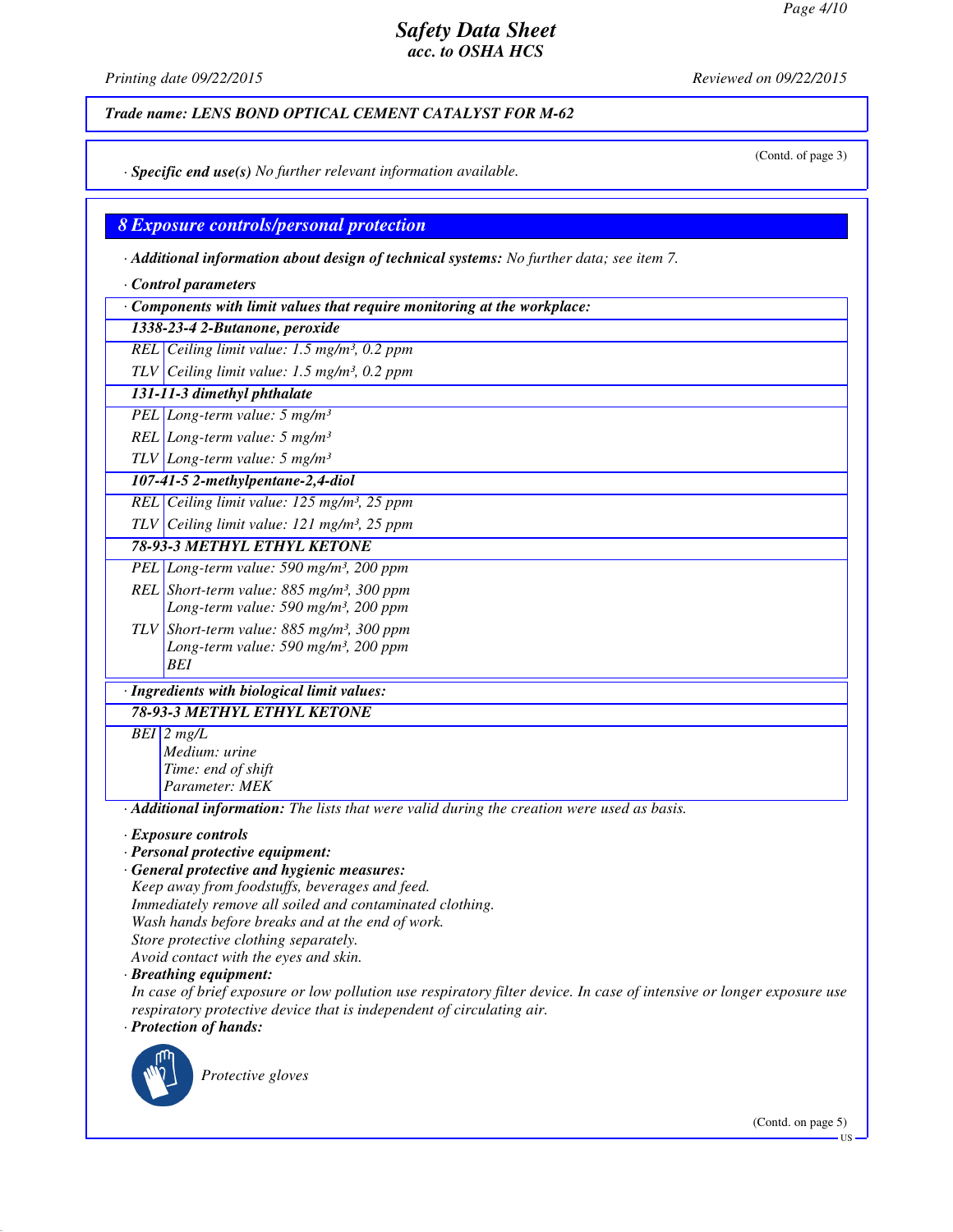*Printing date 09/22/2015 Reviewed on 09/22/2015*

#### *Trade name: LENS BOND OPTICAL CEMENT CATALYST FOR M-62*

(Contd. of page 4)

*The glove material has to be impermeable and resistant to the product/ the substance/ the preparation. Due to missing tests no recommendation to the glove material can be given for the product/ the preparation/ the chemical mixture.*

*Selection of the glove material on consideration of the penetration times, rates of diffusion and the degradation · Material of gloves*

*The selection of the suitable gloves does not only depend on the material, but also on further marks of quality and varies from manufacturer to manufacturer. As the product is a preparation of several substances, the resistance of the glove material can not be calculated in advance and has therefore to be checked prior to the application.*

*· Penetration time of glove material*

*The exact break through time has to be found out by the manufacturer of the protective gloves and has to be observed.*

*· Eye protection: Goggles recommended during refilling.*

| <b>9 Physical and chemical properties</b>                  |                                           |                       |
|------------------------------------------------------------|-------------------------------------------|-----------------------|
| · Information on basic physical and chemical properties    |                                           |                       |
| · General Information                                      |                                           |                       |
| $\cdot$ Appearance:                                        |                                           |                       |
| Form:                                                      | Oily                                      |                       |
| Color:                                                     | Clear                                     |                       |
| $\cdot$ Odor:                                              | Like ketone                               |                       |
| Odour threshold:                                           | Not determined.                           |                       |
| $\cdot$ pH-value:                                          | Not determined.                           |                       |
| $\cdot$ Change in condition                                |                                           |                       |
| <b>Melting point/Melting range:</b>                        | Undetermined.                             |                       |
| <b>Boiling point/Boiling range:</b>                        | Undetermined.                             |                       |
| · Flash point:                                             | 58 °C (136 °F)                            |                       |
| · Flammability (solid, gaseous):                           | Not flammable.                            |                       |
| · Ignition temperature:                                    | 260 °C (500 °F)                           |                       |
| · Decomposition temperature:                               | Not determined.                           |                       |
| · Auto igniting:                                           | Product is not selfigniting.              |                       |
| · Danger of explosion:                                     | Not determined.                           |                       |
| · Explosion limits:                                        |                                           |                       |
| Lower:                                                     | Not determined.                           |                       |
| <b>Upper:</b>                                              | Not determined.                           |                       |
| · Vapor pressure:                                          | Not determined.                           |                       |
| $\cdot$ Density at 20 °C (68 °F):                          | $1.084$ g/cm <sup>3</sup> (9.046 lbs/gal) |                       |
| $\cdot$ Relative density                                   | Not determined.                           |                       |
| · Vapour density                                           | Not determined.                           |                       |
| $\cdot$ Evaporation rate                                   | Not determined.                           |                       |
| · Solubility in / Miscibility with                         |                                           |                       |
| Water:                                                     | Not miscible or difficult to mix.         |                       |
| · Partition coefficient (n-octanol/water): Not determined. |                                           |                       |
| · Viscosity:                                               |                                           |                       |
| Dynamic:                                                   | Not determined.                           |                       |
|                                                            |                                           | (Contd. on page $6$ ) |

US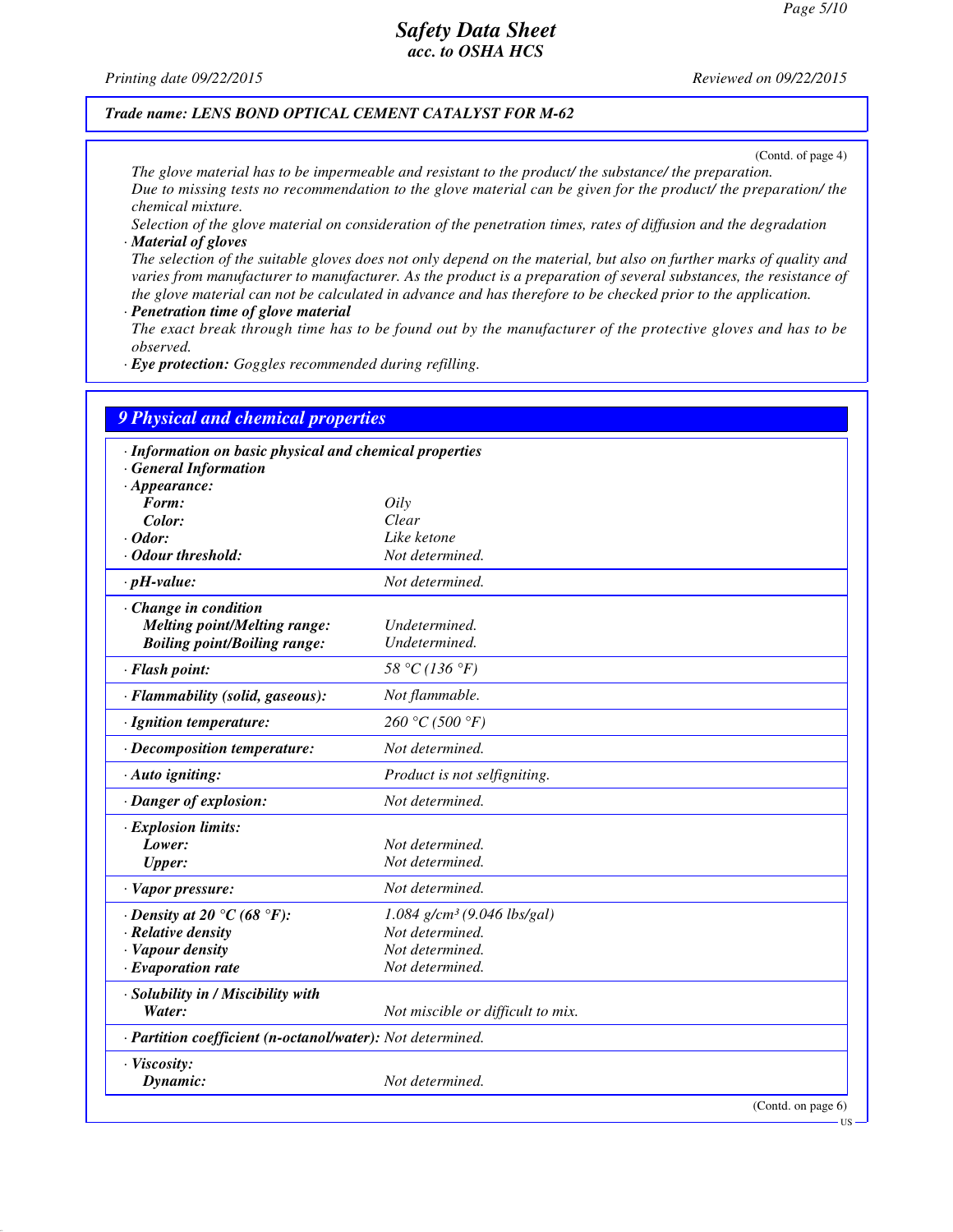*Printing date 09/22/2015 Reviewed on 09/22/2015*

## *Trade name: LENS BOND OPTICAL CEMENT CATALYST FOR M-62*

|                           |                                            | (Contd. of page $5$ ) |
|---------------------------|--------------------------------------------|-----------------------|
| Kinematic:                | Not determined.                            |                       |
| · Solvent content:        |                                            |                       |
| Organic solvents:         | 3.0 %                                      |                       |
| <b>VOC</b> content:       | $3.0\%$                                    |                       |
|                           | $32.5$ g/l / 0.27 lb/gl                    |                       |
| $\cdot$ Other information | No further relevant information available. |                       |

### *10 Stability and reactivity*

*· Reactivity*

*· Chemical stability*

*· Thermal decomposition / conditions to be avoided: No decomposition if used according to specifications.*

- *· Possibility of hazardous reactions No dangerous reactions known.*
- *· Conditions to avoid No further relevant information available.*
- *· Incompatible materials: No further relevant information available.*
- *· Hazardous decomposition products: No dangerous decomposition products known.*

### *11 Toxicological information*

- *· Information on toxicological effects*
- *· Acute toxicity:*
- *· Primary irritant effect:*
- *· on the skin: No irritant effect.*
- *· on the eye: No irritating effect.*
- *· Sensitization: No sensitizing effects known.*
- *· Additional toxicological information:*

*The product shows the following dangers according to internally approved calculation methods for preparations: Toxic*

*Very toxic Danger through skin absorption.*

*· Carcinogenic categories*

*· IARC (International Agency for Research on Cancer)*

*7722-84-1 Hydrogen Peroxide Solution, 30% 3* 

*· NTP (National Toxicology Program)*

*None of the ingredients is listed.*

*· OSHA-Ca (Occupational Safety Health Administration)*

*None of the ingredients is listed.*

## *12 Ecological information*

*· Toxicity*

- *· Aquatic toxicity: No further relevant information available.*
- *· Persistence and degradability No further relevant information available.*
- *· Behavior in environmental systems:*
- *· Bioaccumulative potential No further relevant information available.*
- *· Mobility in soil No further relevant information available.*

(Contd. on page 7)

US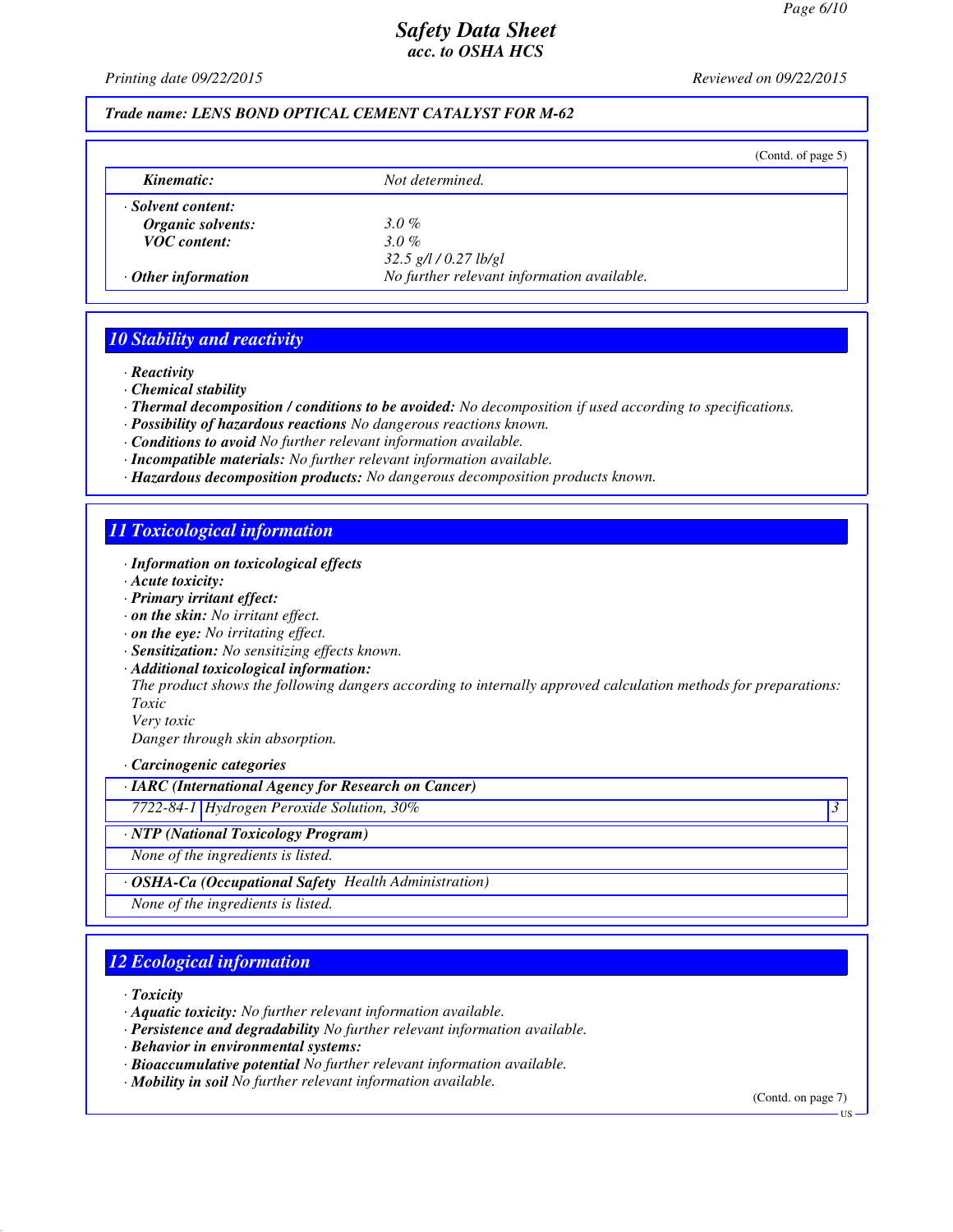*Printing date 09/22/2015 Reviewed on 09/22/2015*

### *Trade name: LENS BOND OPTICAL CEMENT CATALYST FOR M-62*

(Contd. of page 6)

- *· Additional ecological information:*
- *· General notes:*
- *Water hazard class 1 (Self-assessment): slightly hazardous for water*
- *Do not allow undiluted product or large quantities of it to reach ground water, water course or sewage system.*
- *· Results of PBT and vPvB assessment*
- *· PBT: Not applicable.*
- *· vPvB: Not applicable.*
- *· Other adverse effects No further relevant information available.*

### *13 Disposal considerations*

- *· Waste treatment methods · Recommendation: Must not be disposed of together with household garbage. Do not allow product to reach sewage system.*
- *· Uncleaned packagings:*
- *· Recommendation: Disposal must be made according to official regulations.*

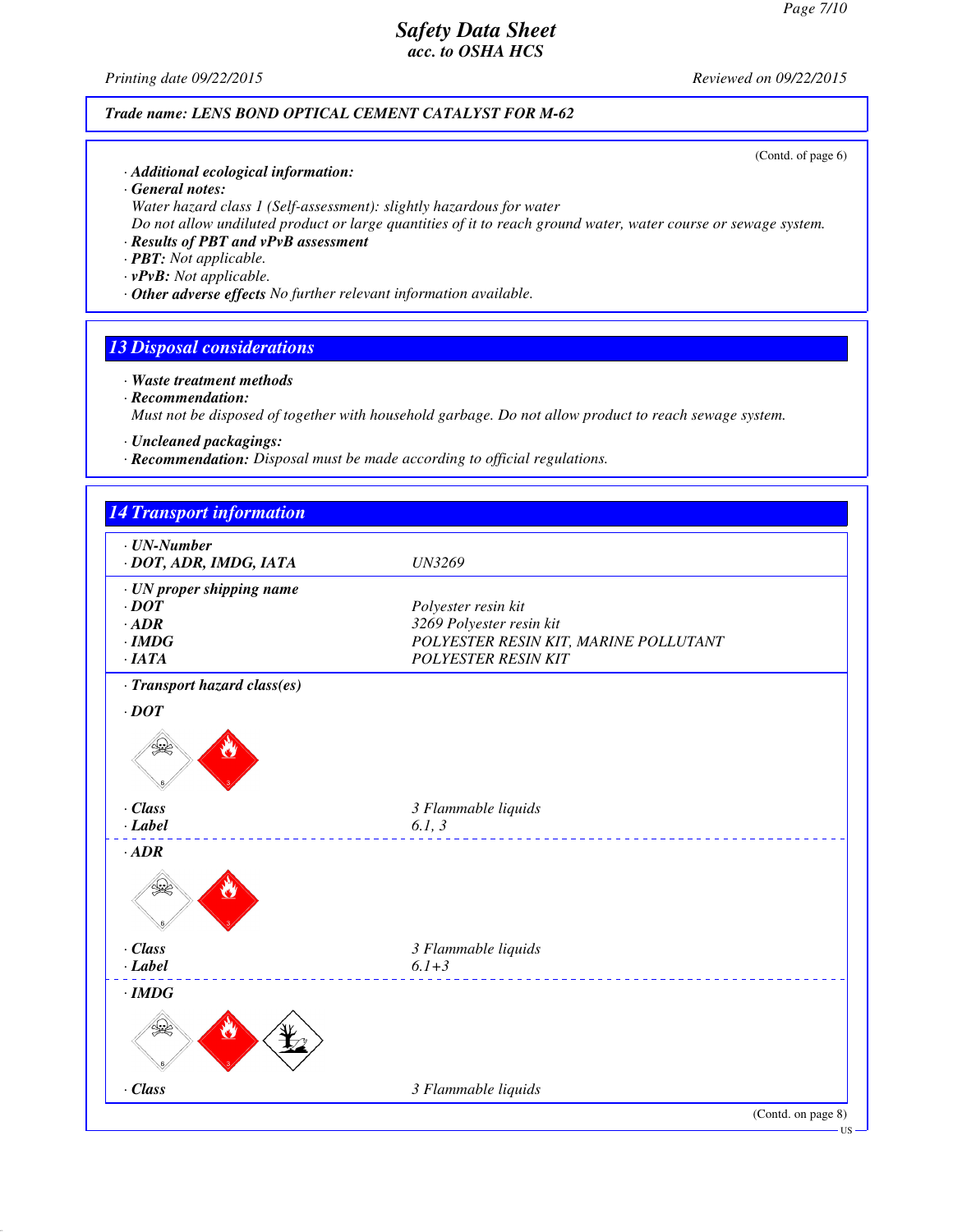*Printing date 09/22/2015 Reviewed on 09/22/2015*

### *Trade name: LENS BOND OPTICAL CEMENT CATALYST FOR M-62*

|                                              | (Contd. of page 7)                          |  |
|----------------------------------------------|---------------------------------------------|--|
| $\cdot$ Label                                | 6.1/3                                       |  |
| $\cdot$ IATA                                 |                                             |  |
|                                              |                                             |  |
| · Class                                      | 3 Flammable liquids                         |  |
| · Label                                      | 6.1(3)                                      |  |
| · Packing group                              |                                             |  |
| · DOT, ADR, IMDG, IATA                       | III                                         |  |
| · Environmental hazards:                     |                                             |  |
| · Marine pollutant:                          | Yes                                         |  |
|                                              | Symbol (fish and tree)                      |  |
| · Special precautions for user               | Warning: Flammable liquids                  |  |
| · Danger code (Kemler):                      | 663                                         |  |
| · EMS Number:                                | $F-E,S-D$                                   |  |
| · Transport in bulk according to Annex II of |                                             |  |
| <b>MARPOL73/78 and the IBC Code</b>          | Not applicable.                             |  |
| · Transport/Additional information:          |                                             |  |
| $\cdot$ DOT                                  |                                             |  |
| $\cdot$ Quantity limitations                 | On passenger aircraft/rail: 5 kg            |  |
|                                              | On cargo aircraft only: 5 kg                |  |
| $-ADR$                                       |                                             |  |
| $\cdot$ Excepted quantities (EQ)             | Code: E0                                    |  |
|                                              | Not permitted as Excepted Quantity          |  |
| · UN "Model Regulation":                     | UN3269, Polyester resin kit, $6.1$ (3), III |  |
|                                              |                                             |  |

## *15 Regulatory information*

*· Safety, health and environmental regulations/legislation specific for the substance or mixture · Sara*

*· Section 355 (extremely hazardous substances):*

*7722-84-1 Hydrogen Peroxide Solution, 30%*

*· Section 313 (Specific toxic chemical listings):*

*131-11-3 dimethyl phthalate*

*78-93-3 METHYL ETHYL KETONE*

*· TSCA (Toxic Substances Control Act):*

*All ingredients are listed.*

*· Proposition 65*

*· Chemicals known to cause cancer:*

*None of the ingredients is listed.*

*· Chemicals known to cause reproductive toxicity for females:*

*None of the ingredients is listed.*

(Contd. on page 9)

US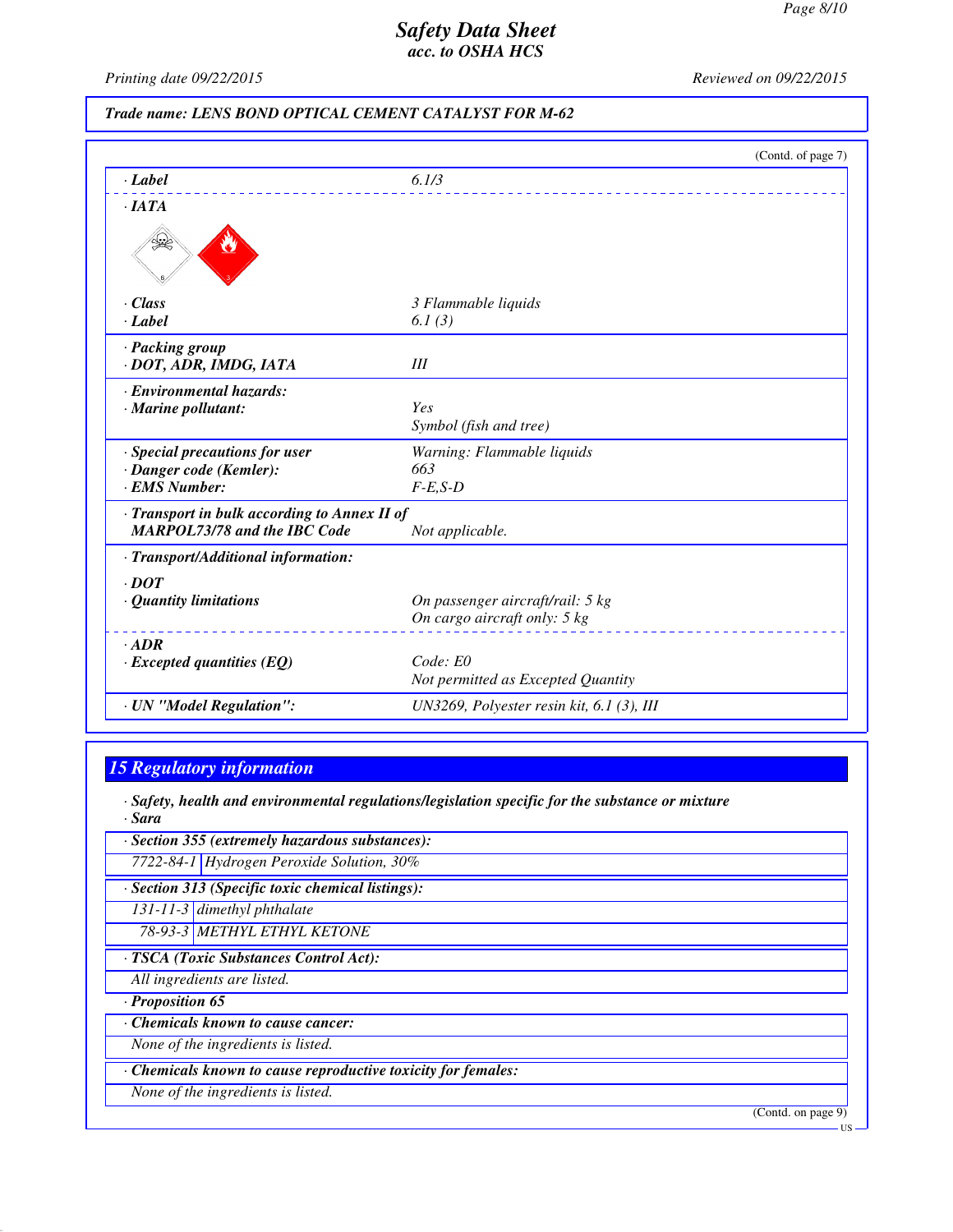*Printing date 09/22/2015 Reviewed on 09/22/2015*

*Trade name: LENS BOND OPTICAL CEMENT CATALYST FOR M-62*

(Contd. of page 8)

*· Chemicals known to cause reproductive toxicity for males:*

*None of the ingredients is listed.*

*· Chemicals known to cause developmental toxicity:*

*None of the ingredients is listed.*

*· Carcinogenic categories*

*· EPA (Environmental Protection Agency)*

*131-11-3 dimethyl phthalate D* 

*78-93-3 METHYL ETHYL KETONE I* 

*· TLV (Threshold Limit Value established by ACGIH)*

*7722-84-1 Hydrogen Peroxide Solution, 30% A3*

*· NIOSH-Ca (National Institute for Occupational Safety and Health)*

*None of the ingredients is listed.*

*· GHS label elements The product is classified and labeled according to the Globally Harmonized System (GHS). · Hazard pictograms*



*· Signal word Danger*

*· Hazard-determining components of labeling: dimethyl phthalate 2-Butanone, peroxide · Hazard statements Flammable liquid and vapor. Toxic if swallowed. Fatal in contact with skin. · Precautionary statements Keep away from heat/sparks/open flames/hot surfaces. - No smoking. Use explosion-proof electrical/ventilating/lighting/equipment. Wear protective gloves / eye protection / face protection. Wear protective gloves / protective clothing. Ground/bond container and receiving equipment. Do not get in eyes, on skin, or on clothing. Keep container tightly closed. Use only non-sparking tools. Take precautionary measures against static discharge. Wash thoroughly after handling. Do not eat, drink or smoke when using this product. If swallowed: Immediately call a poison center/doctor. IF ON SKIN (or hair): Remove/Take off immediately all contaminated clothing. Rinse skin with water/shower. Specific treatment (see on this label). Rinse mouth. In case of fire: Use for extinction: CO2, powder or water spray. Take off immediately all contaminated clothing and wash it before reuse. Store locked up. Store in a well-ventilated place. Keep cool. Dispose of contents/container in accordance with local/regional/national/international regulations.* (Contd. on page 10)